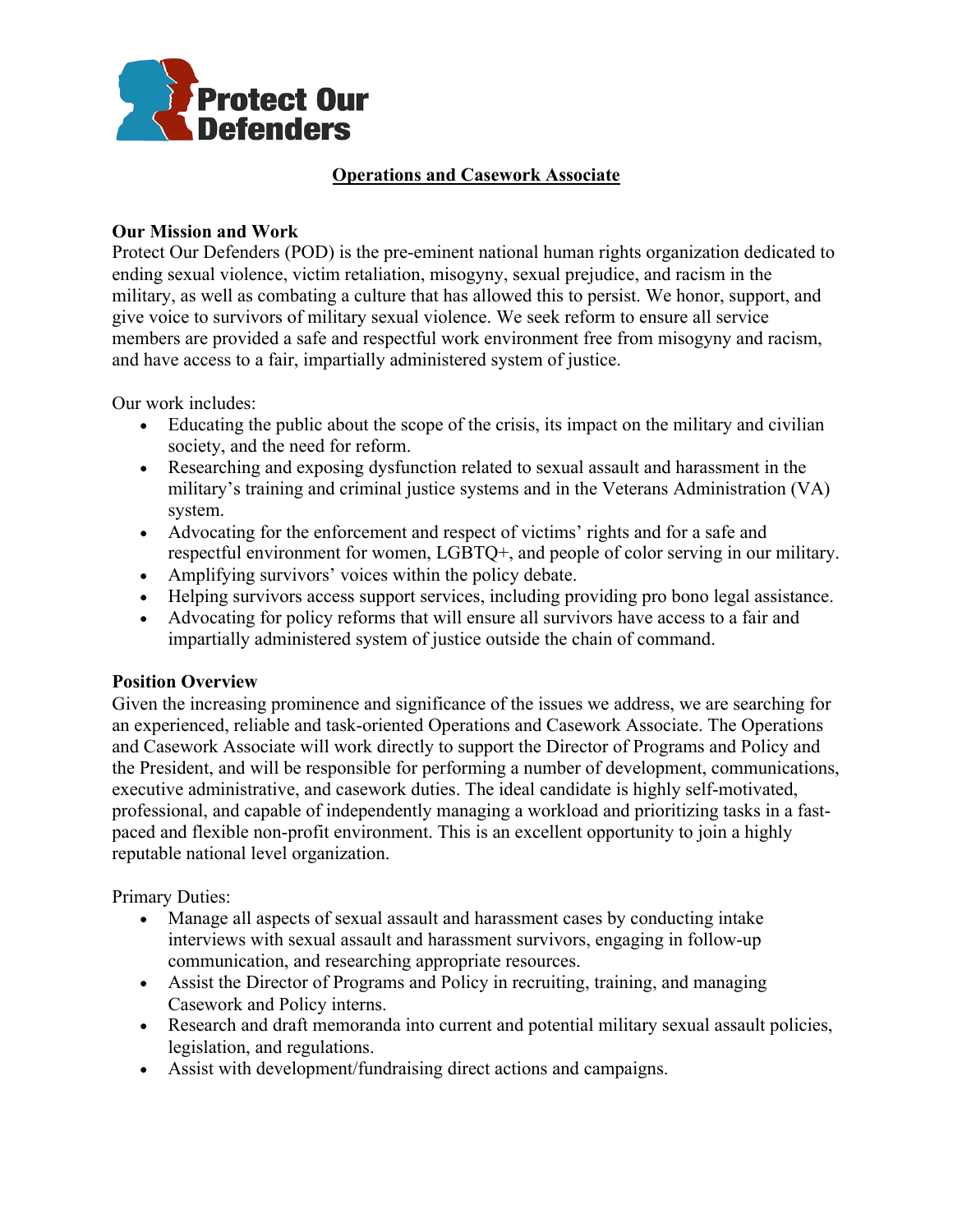- Manage administrative tasks including financial submissions, donor records, and other internal documentation.
- Craft and schedule social media posts for Instagram, Facebook, and Twitter and manage social media messages and comments.
- Post updates to the organization's website and perform regular website maintenance.
- Maintain an organized filing system of paper and electronic documents.
- Create, update and correct database records to ensure data integrity.

Skills and Knowledge

- Minimum Bachelor's degree. Preferred advanced degree education.
- A minimum of two year's work experience in administration, casework, communication, or legal services.
- High proficiency in Microsoft Office suite, emphasis on Word and Excel capability, as well as Google Workspace apps.
- Experience with database / CRM entry and maintenance.
- Experience with Wordpress and Canva preferred.
- Excellent verbal communications skills.
- Excellent writing, editing, and proofreading skills, including a strong grasp of grammar, punctuation, and copy-editing.
- Ability to work independently with little supervision.
- Excellent organizational skills with high attention to detail and accuracy.

Protect Our Defenders seeks a high-energy, detail-oriented individual to work with a small, highly effective team of professionals to execute its mission: the eradication of military sexual assault and harassment in the workplace, as well as providing support for survivors of military sexual assault, harassment, and retaliation. The successful candidate will have excellent interpersonal skills, strong attention to detail, and ability to actively contribute to a collaborative environment. Familiarity with military culture is a plus but not a requirement.

This is a full-time position with flexible work options.

**Location**: Alexandria, VA, with hybrid / remote work option

## **How to apply**

Those who would like to be considered for the position should send a resume, a cover letter outlining how you meet the specific desired skills and qualifications of the position, a writing sample, and the contact information for 2 (two) references to **Adelaide Kahn-Fowler at akahn@protectourdefenders.com**. Please be sure to include your full name and the name of the position you are applying to in the subject line along with your application materials (eg. "Adelaide Kahn-Fowler - Operations and Casework Associate").

While we sincerely appreciate all applications, only those candidates selected for an initial interview will be contacted.

For more information about POD visit: www.protectourdefenders.com.